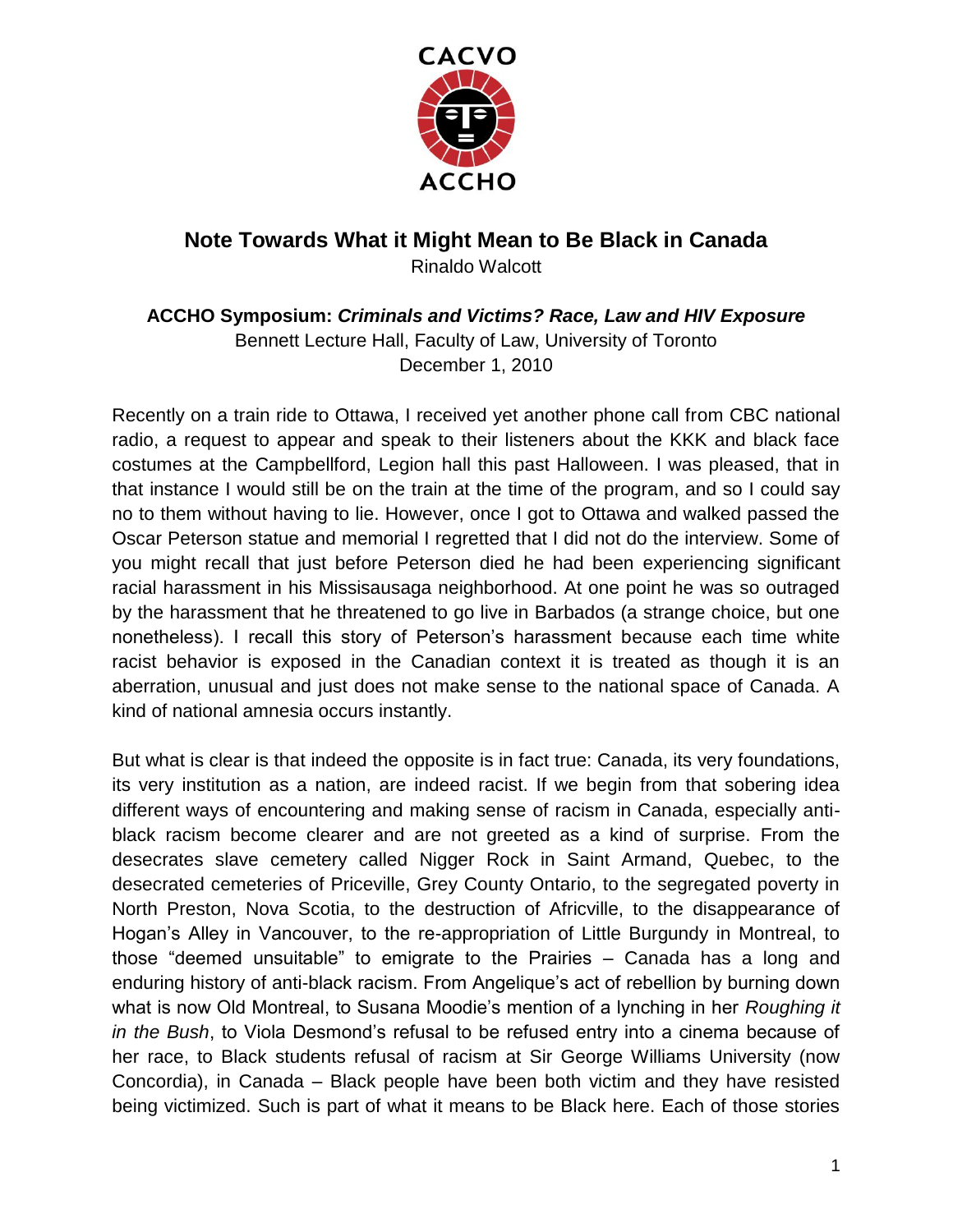tells us that Black people have a long and intimate history to this colonial space we call Canada. It is a paradoxical history, a confusing history, and a history of subordination and resistance and seduction to being subordinated. It is indeed complicated. But it is also, incredibly, a history of active resistance too.

The meaning of being Black in Canada is part of a global history of blackness and European racial theories and racism that are rooted in Canada. It is a history in which struggles over the Black body marks the last five hundred plus years. Black people have gone from human to less than human, to nonhuman to resisting our/their dehumanization, to using our/their less that human experience to renew claims of freedom, democracy, religion, and indeed justice. Black people have been at the forefront of helping all humans to think differently about what it means to live in the global mess unleashed by Columbus's voyages in a post-1492 world. We can only make sense of Black Canadian-ness in the context of such a global history, a history whose effects and affects are still urgently felt today. Canada, as we have come to call it, is an intricate part of this global history and thus Black people in Canada are wrapped up in and understood in that global racial context.

So what does it mean to be Black in Canada then, especially contemporary Canada? This is a difficult question to answer, but let me suggest one response. All who are of African descent become Black when they enter the Atlantic zone, when they enter Canada. That Canada's understanding and relationship to those people we call Black is founded in Europe's invention of the nigger/savage paradigm or negro/native complex is important to reckon with intellectually and culturally and therefore politically. Today I will focus on only part of that dyad the nigger/negro part.

The nigger had to be invented, it was indeed a necessity; and the nigger is now a global phenomena. Founded in Europe's initial attempt to rule the globe, the nigger was Europe's monstrous invention meant to justify the enslavement of Africans, and after enslavement their collective global subordination. Black people emerged as a resistance to that subordination. The monstrous body of the nigger has been with us since, and even when black people struggle to come into humanhood we are often offered and perceived as a lesser kind of human, a different genre of the species. Our difference gets marked by skin, hair, lips and genitals; then by place; then by sex and sexuality; then by poverty and crime; then by disease and death. If you do not believe me let us remember here the recent attempt to take Caster Semenya out of the human family as both a historical reference to our monstrous bodies and our present condition as genetics and DNA comes to haunt us now. Law, policy, biology, medicine, professionals, name a modern category of management, it all rained down on Semenya. Semenya is just one recent instance of the spectacular attempts of the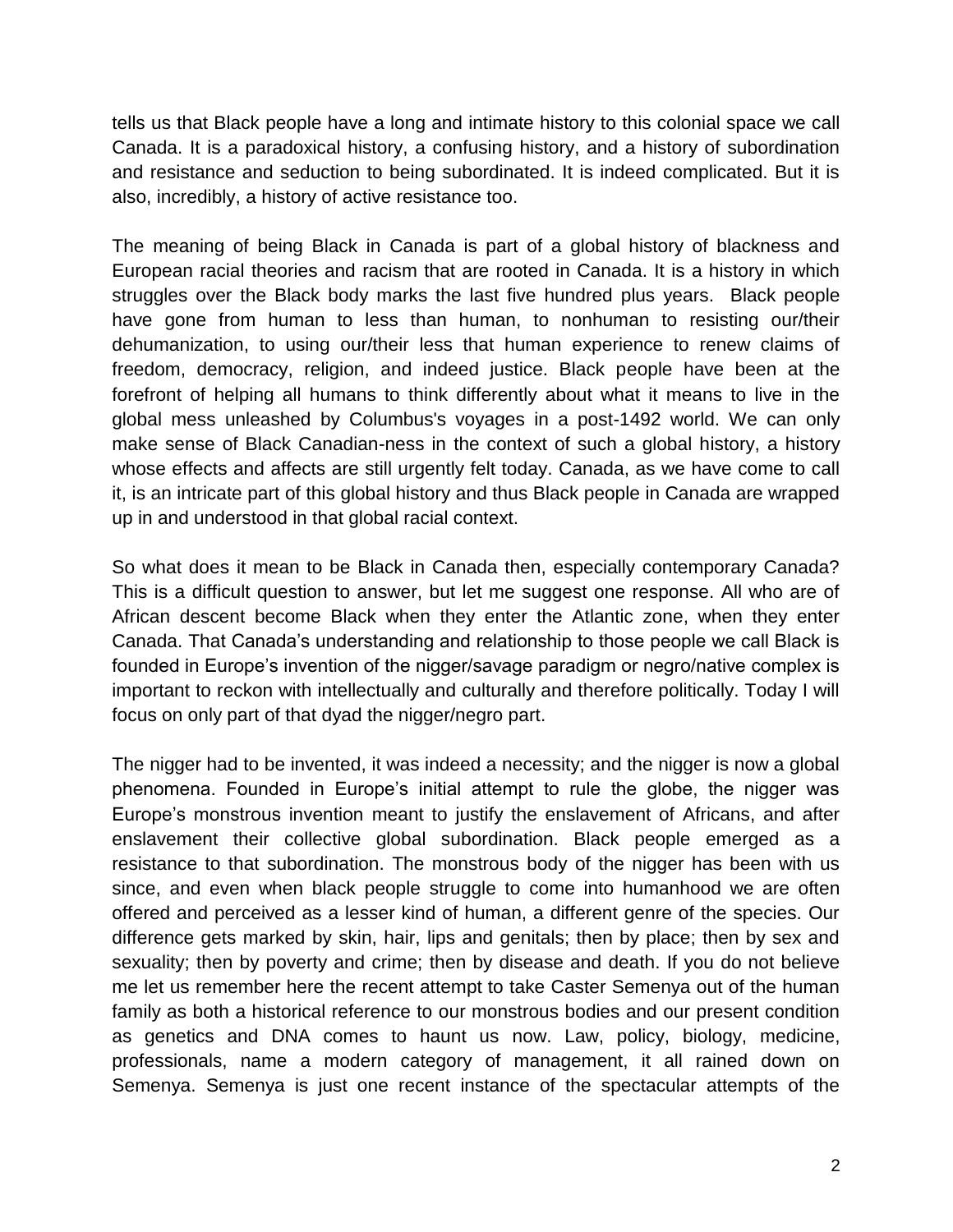continuing story of our barely human status. And when it is not the visibility of our bodies that make us less than human, it is what is inside – our families, our loose sexuality, our inherent criminality and so on. The story of Black peoples struggles to become human, to practice our humanity is an ongoing struggle; we are always trying to "achieve our humanity". This struggle to be human is part of what it means to be Black Canadian, to be a Black Canadian in contemporary Canada means that such global history haunts us and shapes who we are – now, in the present.

But this struggle to be human has produced a Black radical tradition. It is a radical tradition in which Black people have changed the course of global history. But bring it closer to home, when Viola Desmond decided on that day in Nova Scotia to resist, she ignited a civil rights movement there and across Canada; when Black people organized to change immigration policy from the 1950s to the late 1960s it happened; when they again organized in the same period to change discrimination in housing, things did change; from the 1970s to the 1990s when Black people organized and resisted the Toronto police who were killing us with impunity the Civilian Complaints Commission was founded (it took Mike Harris in the 1990s to dismantle it) and now the police are shooting at us again; in the same period Black people and their allies got employment equity on the table (and we know what Harris did there too). Black people have been part of a radical tradition of social and cultural change in Canada since Champlain walked in this region of the globe and since then Black people have been involved in struggles for justice. Such a radical tradition is a part of what it means to be Black in Canada.

The claim I am making for a meaning of Black Canadian-ness that is part of a radical Black tradition should not be lost on why we are gathered here today – on World AIDS Day – the racialization and criminalization of HIV/AIDS transmission is bearing down on Black life in Canada. It is not coincidental that in a world that for the last five hundred years plus – one founded on clear principles meant to disadvantage Black people the world over – that HIV/AIDS is ravaging our communities. It is therefore not a surprise that the criminalization of a disease, of illness, of a virus has come to impact our communities in unprecedented ways. We should not be surprised. We should see this as yet another call to action. It is important to note that while the empirical evidence remains somewhat cloudy, we should also trust ourselves on the question of how we see and understand criminalization of HIV/AIDS impacting our communities – we need not be shy about what we know.

This brings me to some very tricky territory. For earlier when I suggested in passing that we are sometimes seduced into feeling like the history of the last five hundred years is now over, makes it difficult for us to sometimes account for our own specific interests in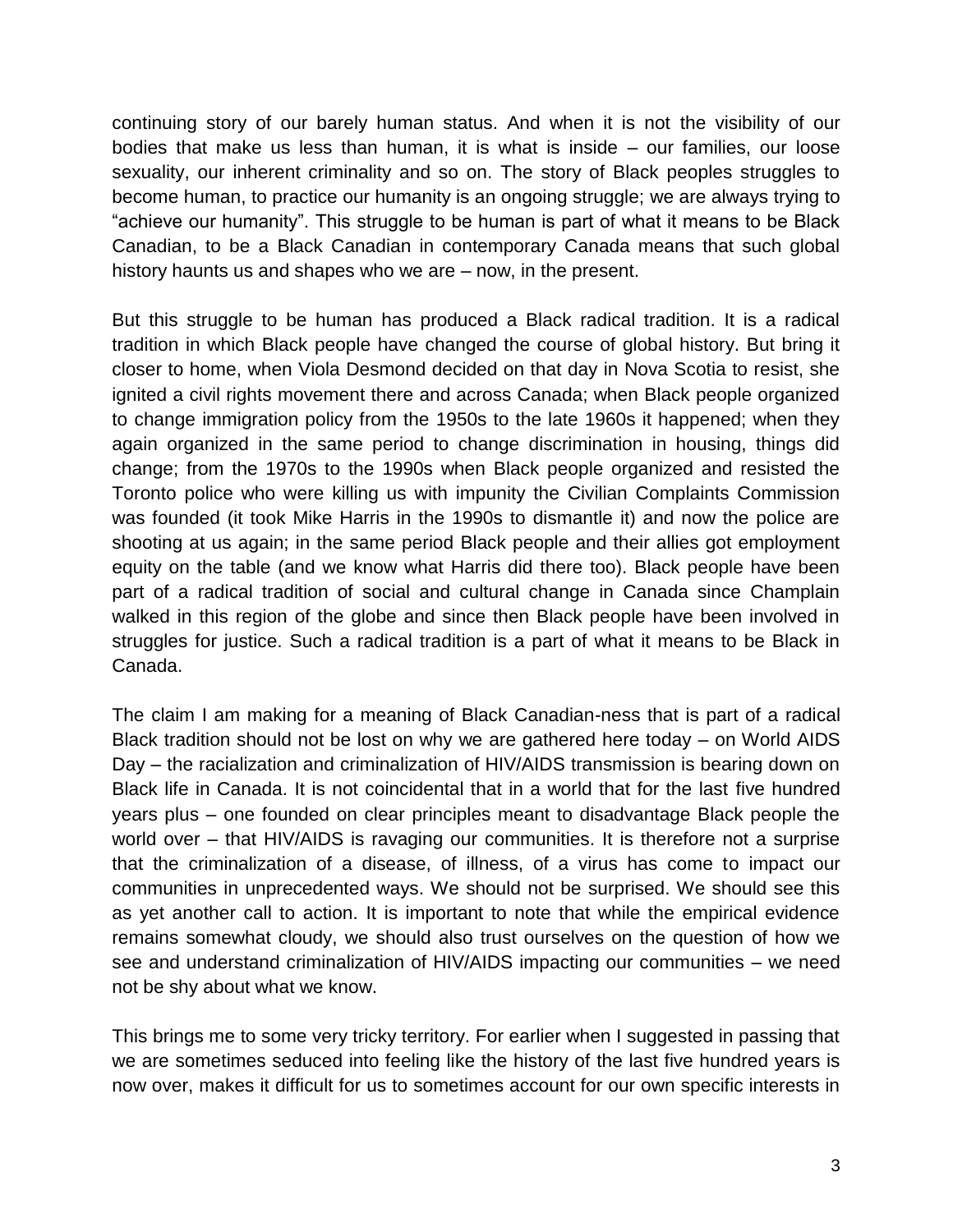regards to contemporary important questions and concerns of justice. On the issue of HIV/AIDS criminalization I want to say we must work carefully with our allies and those who fund our studies, events and even organizations. But let me be clear, Black peoples should develop their own positions on these questions, such a stance is crucially important. We know that while all might be at the same table and sitting in the same chairs that it does not mean all are having the same experiences. We are fully aware that great policies on paper, especially as far as the judiciary goes does not always translate into similar or equivalent treatment for us. In fact, there is much evidence in other areas to prove the opposite, especially when the justice system is involved. At some point Black HIV/AIDS organizations will have to take a stand on criminalization and it might, maybe it aught to be different from that of our allies since we must make that decision taking into account the full history of how the law works for Black people.

We know the law is unevenly applied and we cannot depend on a well-written policy, up for interpretation by a mostly white Canadian justice system that is already poise against us to act otherwise. We must discuss this clearly with our allies and let them decide how to support or not. But we must know for ourselves first. An important corollary to the concern with our allies is that the political determination of Black life cannot be brought to you by what we now in the community call "the funders". Black political action cannot depend on funders; our lives can not be governed by agencies cut up into so many pieces – housing there, health here, policing over there, transportation there and so on. These are indeed life and death issues, but these are also issues that require us to honor our inheritances and to ask ourselves what will we leave behind? To echo Joseph Beam, will those behind us have to create everything from scratch again? Black self- determination requires something more than the dictates and the gaze of "the funders".

No matter how you slice it the meaning of being Black in Canada calls to a history of a Black radical tradition, one that is intent on seeking justice here and over there. I therefore ask you: what happened to the Black radical tradition that dreamed a different world and acted to achieve it from slavery to civil rights to postcolonial conditions? "The funders" cannot bring dreams of self-determination to you – we have to seize those moments for ourselves. Dreams of that sort begin with the notion that as citizens of Canada, the nation must be as responsive to our claims, our demands, and our desires as to others. In essence the funding is indeed ours as contributors to the wealth of the nation. The Black radical tradition does not let our allies set the stage; we set our own stage and ask them to partake in ways that respect and honor their participation. We calculate the risks and ask our allies to take it with us. We act collectively to produce change and we act with a sense of justice that changes life for all. This my friends is